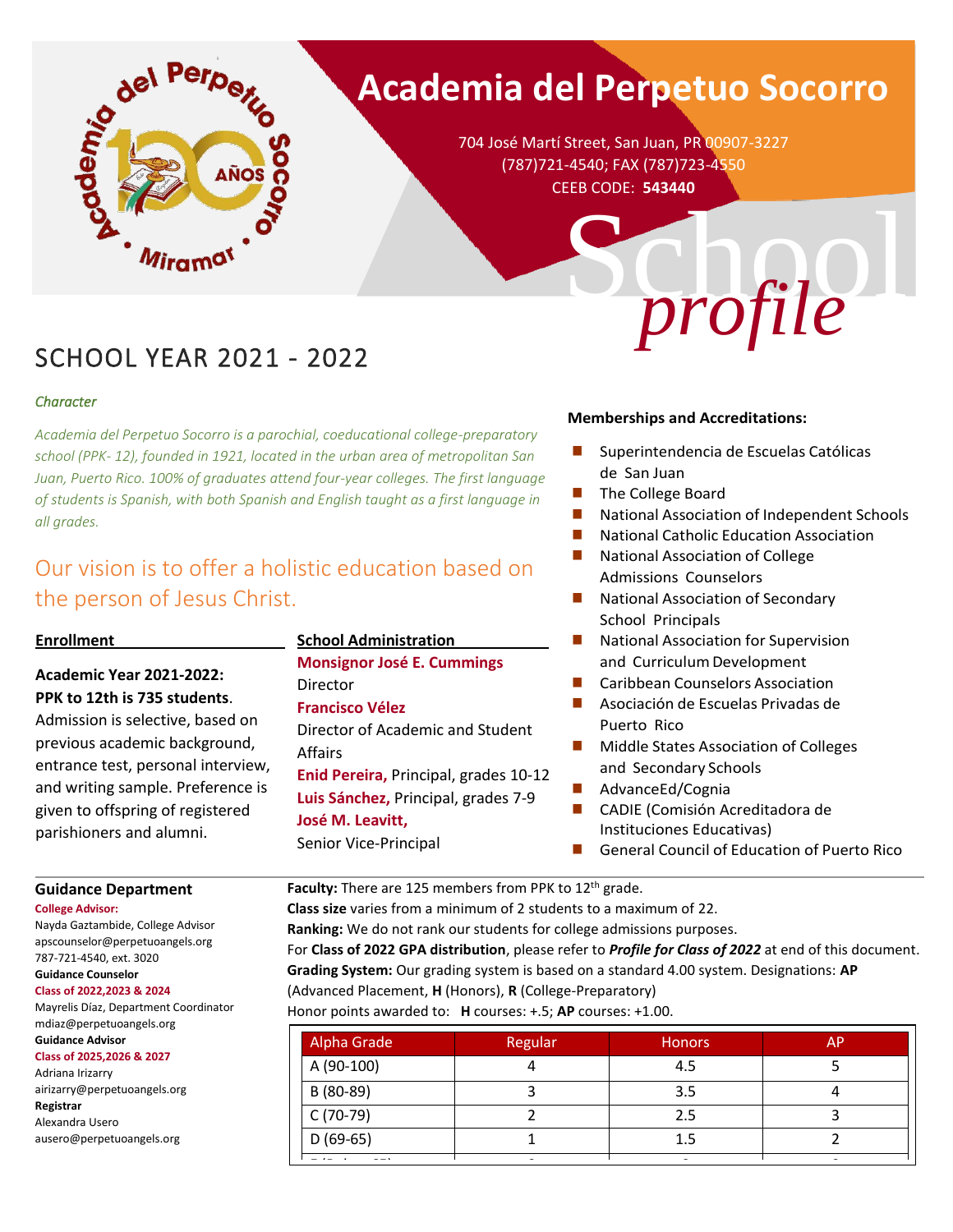

### **School Profile and Report to Colleges and Universities** 2021-2022

100% of our student body is college-bound. GPA is cumulative for all semesters in grades 9-12. Grades in all courses, except Physical Education, are included in computation.

#### **Curriculum**

#### All students pursue a rigorous college- preparatory curriculum requiring a **minimum** of:

| Religion (9-12)                                                 | 4 credits |  |  |  |
|-----------------------------------------------------------------|-----------|--|--|--|
| Spanish (9-12)                                                  | 4 credits |  |  |  |
| <b>English (9-12)</b>                                           | 4 credits |  |  |  |
| Math                                                            | 4 credits |  |  |  |
| (Algebra I, Geometry, Algebra II, Pre-Calculus/College Algebra) |           |  |  |  |
| History                                                         | 4 credits |  |  |  |
| (World History I, II, US History, History of Puerto Rico)       |           |  |  |  |
| Lab Science                                                     | 4 credits |  |  |  |
| (Physical Science, Conceptual Physics, Biology, Chemistry)      |           |  |  |  |
| <b>Electives</b>                                                | 3 credits |  |  |  |
| <b>Physical Education</b>                                       | 1 credit  |  |  |  |
| <b>Health</b>                                                   | .5 credit |  |  |  |
| Total credits required for graduation is 28.5.                  |           |  |  |  |

#### **Required courses – Senior Year:**

English 12 (English Literature) Spanish 12 (Literature) Christian Anthropology History of Puerto Rico Electives (3)

#### **Clubs and Organizations**

*(COVID-19 restrictions have forced APS to reduce the number of clubs available. There are usually 43 clubs.)*

There are 21 organized clubs, providing a wide array of options including art, service, United Nations model, 3 student publications, and a Student Council, among others. Qualified students are selected as National Honor Society and Honor Academy members.

#### **Testing for College Admissions**

Students are encouraged to take the following tests:

- PSAT
- SAT Reasoning Test or ACT
- PAA (College Board of Puerto Rico)
- TOEFL, as required

**Students enrolled in AP courses are required to take AP exams**; enrollment in AP courses requires faculty recommendation. **Students enrolled in Honors courses** are encouraged to take **Advanced Level exams** administered by the **College Board of Puerto Rico** in April.

#### **College Acceptances**

100% of members of the graduating class of 2021 were admitted to 4-year institutions; some institutions admitting our students *in the past five* **years** are:  $*$  indicates enrollment

American University\* American University of Paris\* Arts University of Bournemouth – England\* Amherst University Arizona State University Baylor University\* Bentley University\* Berry College\* Boston College\* Boston University\* Brown University\* Bryant University Carnegie Mellon University Case Western Reserve University\* Catholic University\* Clark University Colgate University\* College of the Holy Cross Columbia College of Chicago\* Columbia University\* Cornell University\* Dartmouth College DePaul University Drexel University\* Duquesne University\* Duke University Emory University\* Escola de Cinema – Barcelona, Spain Fairfield University Florida Institute of Technology Florida International University\* Fordham University\* Full Sail University\* The George Washington University\* Georgetown University\* Georgia Institute of Technology Harvard University\* Haverford College\* Iowa State University\* Johns Hopkins University\* Johnson and Wales University\* Louisiana State University\* Loyola University-Chicago\* Loyola University-Maryland\* Loyola University-New Orleans\* Marbella Design Academy – Spain\*

Marquette University\* Massachusetts Institute of Technology\* The New School\* New York University\* Northeastern University\* Northern Arizona University\* Ohio University Ohio State University\* Paris College of Art – France Pennsylvania State University\* Pratt Institute Providence College Purdue University\* Savannah College of Art & Design\* Rice University Stanford University\* Swarthmore University Syracuse University\* Tufts University Universidad de Puerto Rico, Mayagüez\* Universidad de Puerto Rico, Río Piedras\* Universidad del Sagrado Corazón\* Universidad Interamericana\* Universidad Politécnica\* Universidad de Navarra\* University of Chicago\* University of Connecticut\* University of Dayton\* University of Florida University of Massachusetts-Amherst\* University of Miami University of Michigan\* University of North Florida\* University of Notre Dame\* University of Pennsylvania\* University of Pittsburgh\* University of San Diego\* University of Tampa\* Vanderbilt University Villanova University\* Wake Forest University Washington University-Saint Louis Wheaton College\* Williams College Wellesley College\* Xavier University Yale University

### **Awards and Recognitions Class of 2021**

| <b>U.S. Presidential Scholars Candidate</b>         |  |
|-----------------------------------------------------|--|
| A.P. Scholar with Distinction                       |  |
| A.P. Scholar with Honor                             |  |
| A.P. Scholar                                        |  |
| Premio a la Excelencia Académica Rafael Carrión Jr. |  |